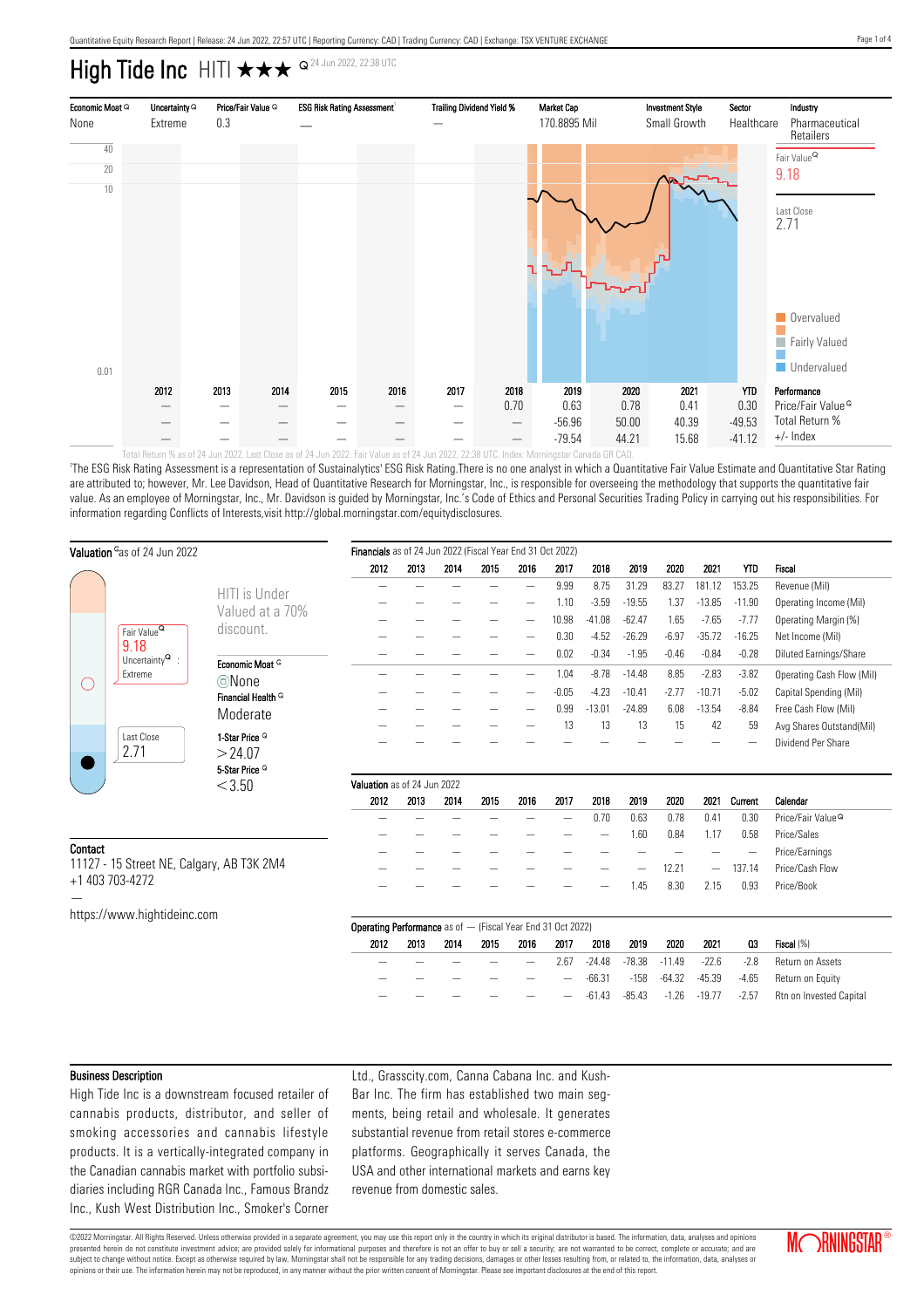## Quantitative Equity Reports Overview

The quantitative report on equities consists of data, statistics and quantitative equity ratings on equity securities. Morningstar, Inc.'s quantitative equity ratings are forward looking and are generated by a statistical model that is based on Morningstar Inc.'s analyst-driven equity ratings and quantitative statistics. Given the nature of the quantitative report and the quantitative ratings, there is no one analyst in which a given report is attributed to; however, Mr. Lee Davidson, Head of Quantitative Research for Morningstar, Inc., is responsible for overseeing the methodology that supports the quantitative equity ratings used in this report. As an employee of Morningstar, Inc., Mr. Davidson is guided by Morningstar, Inc.'s Code of Ethics and Personal Securities Trading Policy in carrying out his responsibilities.

### Quantitative Equity Ratings

Morningstar's quantitative equity ratings consist of: (i) Quantitative Fair Value Estimate, (ii) Quantitative Star Rating, (iii) Quantitative Uncertainty, (iv) Quantitative Economic Moat, and (v) Quantitative Financial Health (collectively the "Quantitative Ratings).

The Quantitative Ratings are calculated daily and derived from the analystdriven ratings of a company's peers as determined by statistical algorithms. Morningstar, Inc. ("Morningstar", "we", "our") calculates Quantitative Ratings for companies whether or not it already provides analyst ratings and qualitative coverage. In some cases, the Quantitative Ratings may differ from the analyst ratings because a company's analyst-driven ratings can significantly differ from other companies in its peer group.

i. **Quantitative Fair Value Estimate:** Intended to represent Morningstar's estimate of the per share dollar amount that a company's equity is worth today. Morningstar calculates the Quantitative Fair Value Estimate using a statistical model derived from the Fair Value Estimate Morningstar's equity analysts assign to companies. Please go to http://global.morningstar.com/ equitydisclosures for information about Fair Value Estimate Morningstar's equity analysts assign to companies.

ii. **Quantitative Economic Moat:** Intended to describe the strength of a firm's competitive position. It is calculated using an algorithm designed to predict the Economic Moat rating a Morningstar analyst would assign to the stock. The rating is expressed as Narrow, Wide, or None.

**Narrow** – assigned when the probability of a stock receiving a "Wide Moat" rating by an analyst is greater than 70% but less than 99%.

Wide – assigned when the probability of a stock receiving a "Wide Moat" rating by an analyst is greater than 99%.

None – assigned when the probability of an analyst receiving a "Wide Moat" rating by an analyst is less than 70%.

iii. **Quantitative Star Rating:** Intended to be the summary rating based on the combination of our Quantitative Fair Value Estimate, current market price, Quantitative Uncertainty Rating, and momentum. The rating is expressed as One-Star, Two-Star, Three-Star, Four-Star, and Five-Star.

**One-Star** – the stock is overvalued with a reasonable margin of safety. Log (Quant FVE/Price) <sup>&</sup>lt; -1\*Quantitative Uncertainty

Micro-Caps: Log (Quant FVE/Price) <sup>&</sup>lt; -1.5\*Quantitative Uncertainty

Two-Star - the stock is somewhat overvalued.

Log (Quant FVE/Price) between (-1\*Quantitative Uncertainty, -0.5\*Quantitative Uncertainty)

Micro-Caps: Log (Quant FVE/Price) between (-1.5\*Quantitative Uncertainty, - 0.75\*Quantitative Uncertainty)

**Three-Star**  $-$  the stock is approximately fairly valued.

Log (Quant FVE/Price) between (-0.5\*Quantitative Uncertainty, 0.5\*Quantitative Uncertainty)

Micro-Caps: Log (Quant FVE/Price) between (-0.75\*Quantitative Uncertainty, 0.75\*Quantitative Uncertainty)

Four-Star – the stock is somewhat undervalued. Log (Quant FVE/Price) between (0.5\*Quantitative Uncertainty, 1\*Quantitative Uncertainty)

Micro-Caps: Log (Quant FVE/Price) between (0.75\*Quantitative Uncertainty, 1.5\*Quantitative Uncertainty)

Five-Star – the stock is undervalued with a reasonable margin of safety. Log (Quant FVE/Price) <sup>&</sup>gt; 1\*Quantitative Uncertainty Micro-Caps: Log (Quant FVE/Price) <sup>&</sup>gt; 1.5\*Quantitative Uncertainty

After the initial calculation for the star rating, there is a final filtering step based on the momentum of the company. We rank the companies based on their 12-1 month momentum, then restrict those below the 30th percentile to a maximum of 3 stars.

iv. **Quantitative Uncertainty:** Intended to represent Morningstar's level of uncertainty about the accuracy of the Quantitative Fair Value Estimate. Generally, the lower the Quantitative Uncertainty, the narrower the potential range of outcomes for that particular company. The rating is expressed as Low, Medium, High, Very High, and Extreme.

Low  $-$  the interguartile range for possible fair values is less than 10%

**Medium** – the interquartile range for possible fair values is less than  $15\%$ but greater than 10%

High – the interquartile range for possible fair values is less than 35% but greater than 15%

Very High – the interquartile range for possible fair values is less than 80% but greater than 35%

**Extreme** – the interquartile range for possible fair values is greater than 80%

v. Quantitative Financial Health: Intended to reflect the probability that a firm will face financial distress in the near future. The calculation uses a predictive model designed to anticipate when a company may default on its financial obligations. The rating is expressed as Weak, Moderate, and Strong.

**Weak**  $-$  assigned when Quantitative Financial Health  $< 0.2$ 

Moderate – assigned when Quantitative Financial Health is between 0.2 and 0.7

**Strong** – assigned when Quantitative Financial Health  $> 0.7$ 

#### Other Definitions

i. **Last Close**  $-$  Price of the stock as of the close of the market of the last trading day before date of the report.

ii. **Quantitative Valuation**– Using the below terms, intended to denote the relationship between the security's Last Price and Morningstar's quantitative fair value estimate for that security.

Undervalued – Last Price is below Morningstar's quantitative fair value estimate.

Farily Valued – Last Price is in line with Morningstar's quantitative fair value estimate.

Overvalued – Last Price is above Morningstar's quantitative fair value estimate.

This Report has not been made available to the issuer of the security prior to publication.

### Risk Warning

Please note that investments in securities are subject to market and other risks and there is no assurance or guarantee that the intended investment objectives will be achieved. Past performance of a security may or may not be sustained in future and is no indication of future performance. A security investment return and an investor's principal value will fluctuate so that, when redeemed, an investor's shares may be worth more or less than their original cost. A security's current investment performance may be lower or higher than the investment performance noted within the report.

The quantitative equity ratings are not statements of fact. Morningstar does not guarantee the completeness or accuracy of the assumptions or models used in determining the quantitative equity ratings. In addition, there is the risk that the price target will not be met due to such things as unforeseen changes in demand for the company's products, changes in management, technology, economic development, interest rate development, operating and/or material costs, competitive pressure, supervisory law, exchange rate, and tax rate. For

©2022 Morningstar. All Rights Reserved. Unless otherwise provided in a separate agreement, you may use this report only in the country in which its original distributor is based. The information, data, analyses and opinions presented herein do not constitute investment advice; are provided solely for informational purposes and therefore is not an offer to buy or sell a security; are not warranted to be correct, complete or accurate; and are subject to change without notice. Except as otherwise required by law, Morningstar shall not be responsible for any trading decisions, damages or other losses resulting from, or related to, the information, data, analyses

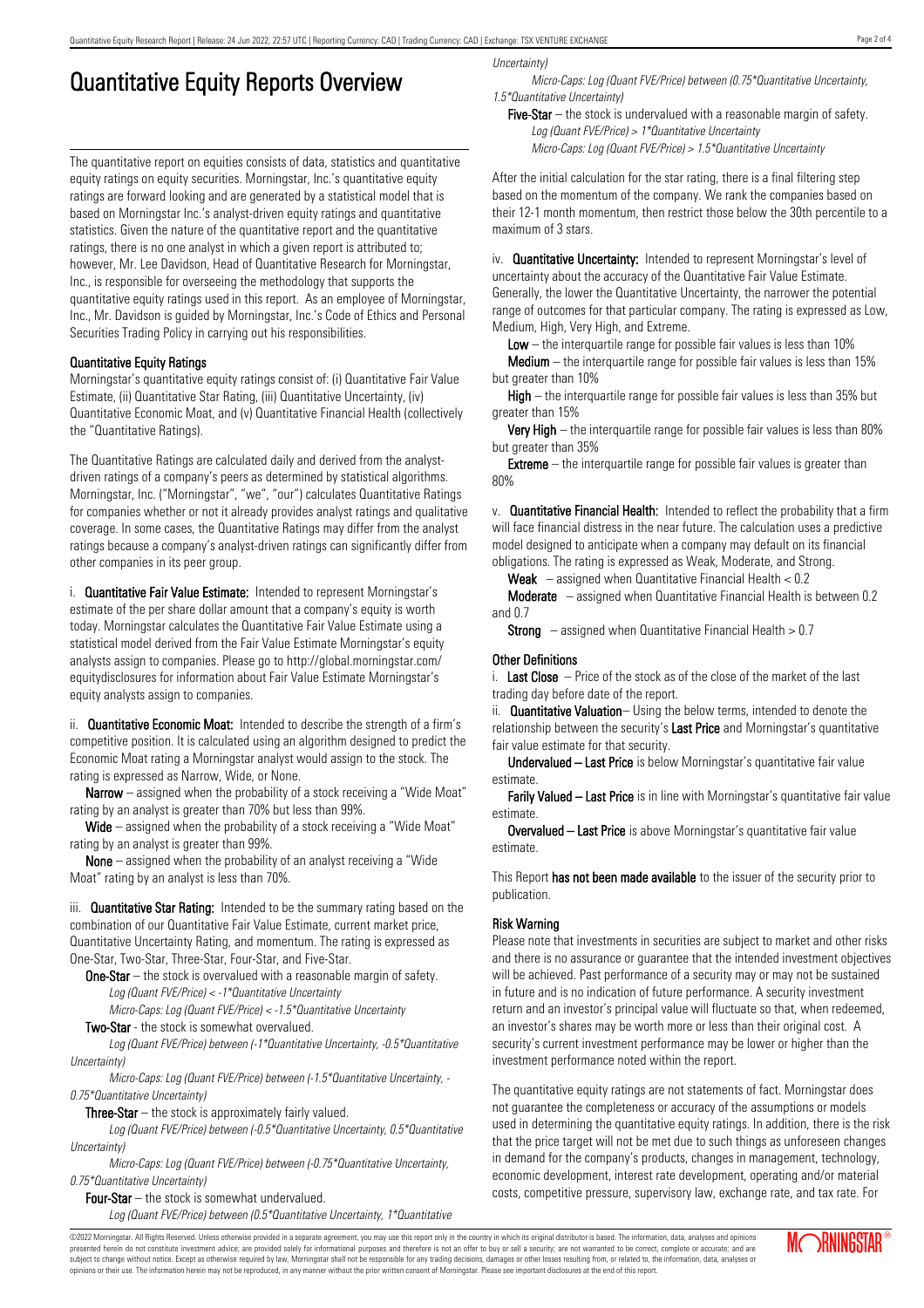investments in foreign markets there are further risks, generally based on exchange rate changes or changes in political and social conditions. A change in the fundamental factors underlying the quantitative equity ratings can mean that the valuation is subsequently no longer accurate.

For more information about Morningstar's quantitative methodology, please visit www.corporate.morningstar.com.

# General Disclosure

The Quantitative Equity Report ("Report") is derived from data, statistics and information within Morningstar, Inc.'s database as of the date of the Report and is subject to change without notice. The Report is for informational purposes only, intended for financial professionals and/or sophisticated investors ("Users") and should not be the sole piece of information used by such Users or their clients in making an investment decision. While Morningstar has obtained data, statistics and information from sources it believes to be reliable, Morningstar does not perform an audit or seeks independent verification of any of the data, statistics, and information it receives.

The quantitative equity ratings noted in the Report are provided in good faith, are as of the date of the Report and are subject to change. The quantitative equity ratings are not a market call, and do not replace the User or User's clients from conducting their own due-diligence on the security. The quantitative equity rating is not a suitability assessment; such assessments take into account many factors including a person's investment objective, personal and financial situation, and risk tolerance all of which are factors the quantitative equity rating statistical model does not and did not consider.

Prices noted with the Report are the closing prices on the last stock-market trading day before the publication date stated, unless another point in time is explicitly stated.

Unless otherwise provided in a separate agreement, recipients accessing this report may only use it in the country in which the Morningstar distributor is based. Unless stated otherwise, the original distributor of the report is Morningstar Inc., a U.S.A. domiciled financial institution.

This report was created with no regard to investment objectives, financial situation or particular needs of any specific User or User's clients. Therefore, investments discussed and recommendations made herein may not be suitable for all investors: recipients of this report must exercise their own independent judgment as to the suitability of such investments and recommendations in the light of their own investment objectives, experience, taxation status and financial position.

The information, data and statistics presented herein are not warranted to be accurate, correct, complete or timely. Unless otherwise provided in a separate agreement, Morningstar makes no representation that the report contents meet all of the presentation and/or disclosure standards applicable in the jurisdiction the recipient is located.

Except as otherwise required by law or provided for in a separate agreement, Morningstar and its officers, directors and employees shall not be responsible or liable for any trading decisions, damages or other losses resulting from, or related to, the information, data, analyses or opinions within the report. Morningstar encourages recipients of this report to read all relevant issue documents (e.g., prospectus) pertaining to the security concerned, including without limitation, information relevant to its investment objectives, risks, and costs before making an investment decision and when deemed necessary, to seek the advice of a legal, tax, and/or accounting professional.

The Report and its contents are not directed to, or intended for distribution to or use by, any person or entity who is a citizen or resident of or located in any locality, state, country or other jurisdiction where such distribution, publication, availability or use would be contrary to law or regulation or which would

subject Morningstar or its affiliates to any registration or licensing requirements in such jurisdiction.

Where this report is made available in a language other than English and in the case of inconsistencies between the English and translated versions of the report, the English version will control and supersede any ambiguities associated with any part or section of a report that has been issued in a foreign language. Neither the analyst, Morningstar, or Morningstar affiliates guarantee the accuracy of the translations.

This report may be distributed in certain localities, countries and/or jurisdictions ("Territories") by independent third parties or independent intermediaries and/or distributors ("Distributors"). Such Distributors are not acting as agents or representatives of the analyst or Morningstar. In Territories where a Distributor distributes our report, the Distributor, and not the analyst or Morningstar, is solely responsible for complying with all applicable regulations, laws, rules, circulars, codes and guidelines established by local and/or regional regulatory bodies, including laws in connection with the distribution third-party research reports.

### Conflicts of Interest:

Morningstar, Inc. may hold a long position in the security subject of this investment research report that exceeds 0.5% of the total issued share capital of the security. To determine if such is the case, please click http:// msi.morningstar.com and http://mdi.morningstar.com.

The Head of Quantitative Research compensation is derived from Morningstar's overall earnings and consists of salary, bonus and restricted stock units of Morningstar, Inc.

Morningstar does not receive commissions for providing research and does not charge companies to be rated.

Morningstar is not a market maker or a liquidity provider of the security noted within this report.

Morningstar has not been a lead manager or co-lead manager over the previous 12-months of any publicly disclosed offer of financial instruments of the issuer.

Morningstar affiliates (i.e., its investment management group) have arrangements with financial institutions to provide portfolio management/ investment advice some of which an analyst may issue investment research reports on. However, the Head of Quantitative Research does not have authority over Morningstar's investment management group's business arrangements nor allow employees from the investment management group to participate or influence the analysis or opinion prepared by them.

Morningstar, Inc. is a publically traded company (Ticker Symbol: MORN) and thus a financial institution the security of which is the subject of this report may own more than 5% of Morningstar, Inc.'s total outstanding shares. Please access Morningstar, Inc.'s proxy statement, "Security Ownership of Certain Beneficial Owners and Management" section http://

investorrelations.morningstar.com/sec.cfm?doctype=Proxy&year=&x=12&y=10

Morningstar may provide the product issuer or its related entities with services or products for a fee and on an arms' length basis including software products and licenses, research and consulting services, data services, licenses to republish our ratings and research in their promotional material, event sponsorship and website advertising.

Further information on Morningstar's conflict of interest policies is available from http://global.morningstar.com/equitydisclosures. Also, please note analysts are subject to the CFA Institute's Code of Ethics and Standards of Professional Conduct.

Morningstar's quantitative ratings are available for more than 28,000 companies in 86 countries that trade on 64 exchanges. If you wish to obtain further information regarding Morningstar's quantitative equity reports please contact your local Morningstar office.

©2022 Morningstar. All Rights Reserved. Unless otherwise provided in a separate agreement, you may use this report only in the country in which its original distributor is based. The information, data, analyses and opinions presented herein do not constitute investment advice; are provided solely for informational purposes and therefore is not an offer to buy or sell a security; are not warranted to be correct, complete or accurate; and are subject to change without notice. Except as otherwise required by law, Morningstar shall not be responsible for any trading decisions, damages or other losses resulting from, or related to, the information, data, analyses